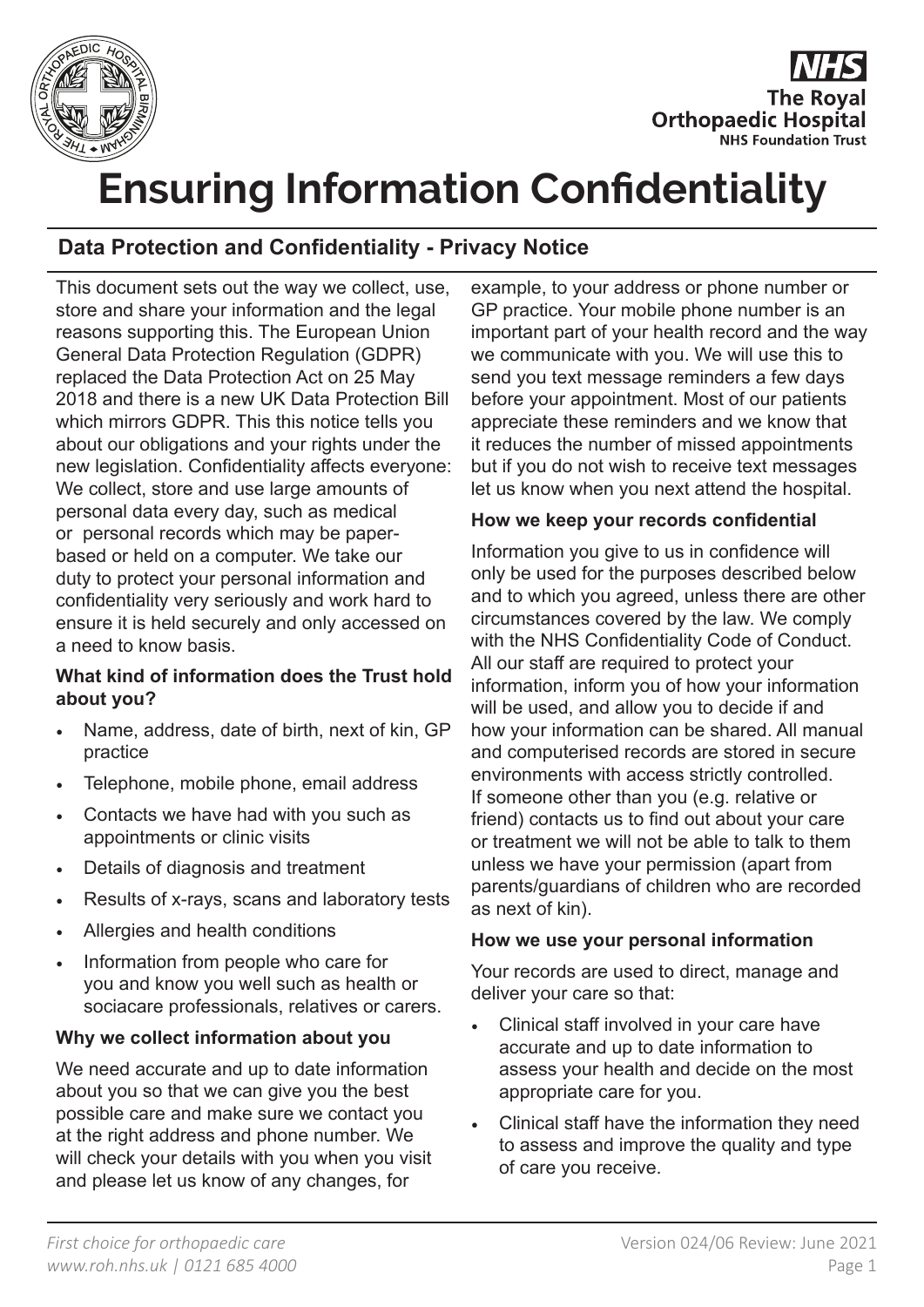

**The Roval Orthopaedic Hospital NHS Foundation Trust** 

# **Data Protection and Confidentiality - Privacy Notice**

- Administrative staff supporting your care can sort out your appointments, deal with queries, produce letters etc.
- Relevant information is available if you see another doctor, or are referred to a specialist or another part of the NHS or social care.

We also use information we hold about you to:

- Review the care we provide to ensure it is of the highest standard and quality
- Do patient satisfaction surveys about the services and care you had so we can improve the way we deliver healthcare to you and other patients, for example, the Friends and Family Test
- Inform you of resources or help to support your continuing care
- Ensure our services can meet patient needs in the future
- Investigate patient queries, complaints and legal claims
- Ensure the hospital receives payment for the care you receive
- Prepare statistics on NHS performance
- Audit NHS accounts and services
- Undertake heath research and development (with your consent – you may choose whether or not to be involved)
- Help train and educate healthcare professionals

We will not contact you with marketing material.

#### **When do we share information about you?**

Direct care purposes:

We will share information about you with other health and social care professionals directly involved in your care so that you may receive

the best quality care. For example:

- Every time you attend the hospital as a patient, we will send your GP a summary of any diagnoses, test results or treatment given
- If you receive care at different hospitals in the West Midlands, clinicians delivering your care may be able to view all your images, not just the ones taken at this hospital, using the Regional Sharing Information Platform (See RISP under Useful inks below)
- We sometimes use private or voluntary providers to deliver care with us or on our behalf. We will tell you when we are doing this and will put in strict controls and agreements about how we share information with these providers. For example:

- Our Orthotics Service is delivered on the ROH site by Blatchford

- UHB hospital provides clinical laboratory services e.g. blood tests and other diagnostic services e.g. nerve conduction studies

You may be receiving care from other services as well as the NHS and we may need to share some of the information we hold about you with them so we can all work together for your benefit. We will only do this when they have a genuine need for it or we have your permission. Subject to strict agreements about how it will be used we may share your information with:

- Social Care Services
- Education Services
- Local Authorities
- Police

We will not give your information to third parties without your permission. If you object to us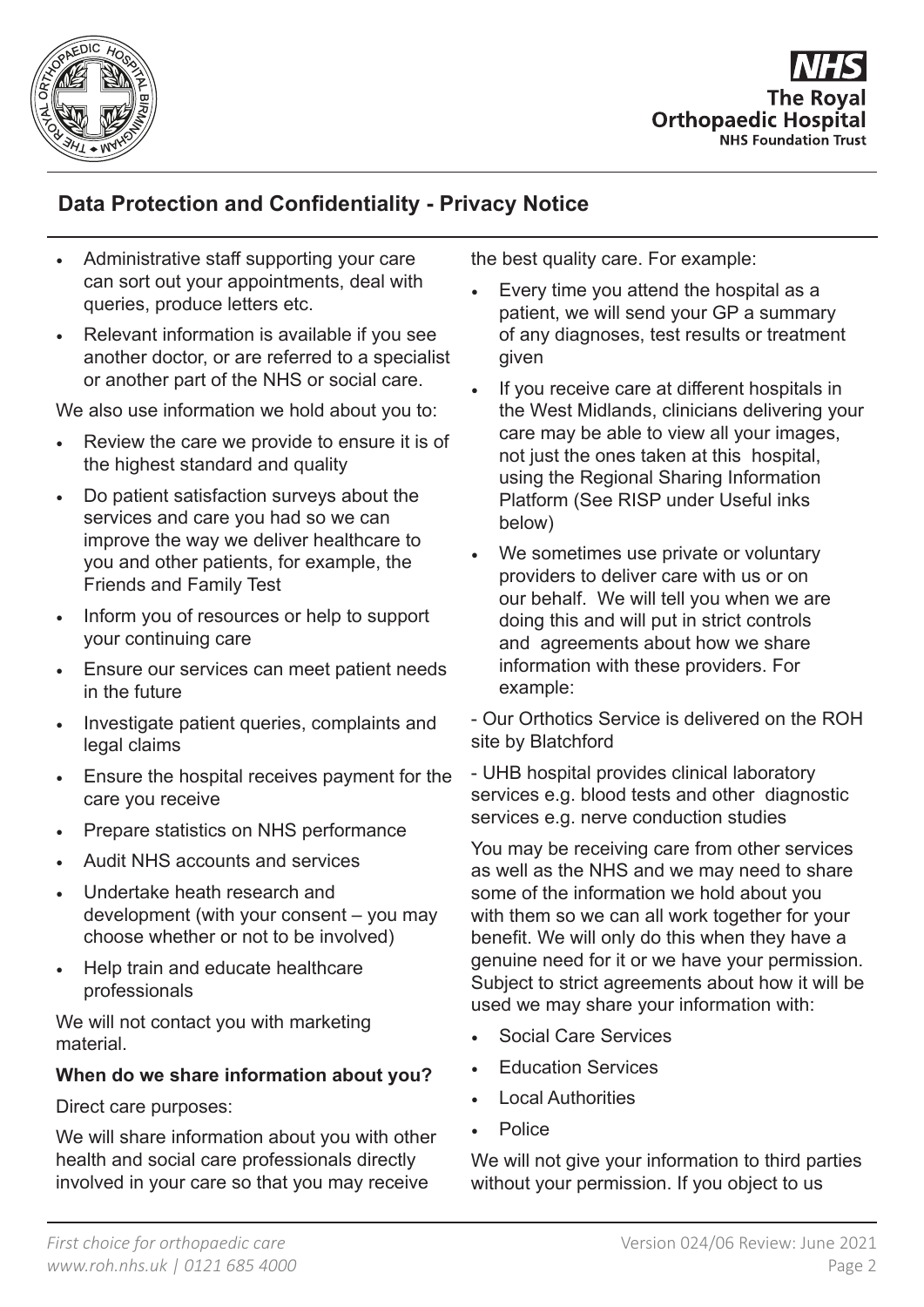

**The Roval Orthopaedic Hospital NHS Foundation Trust** 

# **Data Protection and Confidentiality - Privacy Notice**

sharing information please let your clinician know. However there are some exceptional circumstances when we have to share information such as when either your or somebody else's health and safety is at risk; or the law requires us to pass on information for example, certain infectious diseases, child or adult safeguarding, formal court order, or where a serious crime has been committed.

#### Indirect Care Purposes:

We may also be asked by other statutory bodies to share basic information about you, such as your name and address, but not sensitive information from your health records. This would normally be to assist them to carry out their statutory duties. Nationally, from 25 May 2018 NHS Digital is implementing a new system to give patients more control over how their confidential patient information is used allowing them to choose if their data can be used nationally for research and planning. See Useful Links at the end of this leaflet for more information.

#### **Your right to object to recording or sharing information**

If you feel that you are being asked for information you would prefer not to have recorded, or have concerns about how it is used or shared, please let your clinician know and we will record this in your records so that all staff involved in your care are aware of your decision. Please be aware that if you make this choice, it may make it difficult to give you treatment so talk this through with your clinician so that they can let you know of any potential impact. You can also change your mind at any time about a disclosure decision.

## **Your right to rectification**

This means if you think any information we hold about you is inaccurate please let us know. If

your clinician is concerned that by changing your information it could cause you or our staff harm we may not change the information but we will document your objection in your records.

## **Your right to see your information**

You have the right to see or have copies of your information – this is called a Subject Access Request. There is no charge for this and we must respond to you within one month. You must provide evidence of your identity when you make a request. See contact details at the end.

#### **How long do we retain your records?**

All our records are destroyed in accordance with NHS guidelines on retention and we do not keep your records for longer than necessary. All records are destroyed confidentially once their retention period has been met and the Trust has made the decision that the records are no longer required.

## **The Legal Bit**

Under the General Data Protection Regulations the 'Lawful Basis' to process and use your information is:

- Article 6(1)(e): "Processing is necessary for the performance of a task carried out in the public interest or in the exercise of official authority vested in the controller"
- Article 9(a)(h): "Processing is necessary for the purposes of preventive or occupational medicine, for the assessment of the working capacity of the employee, medical diagnosis, the provision of health or social care or treatment or the management of health or social care systems and services on the basis of Union or Member State law or pursuant to contract with a health professional and subject to the conditions